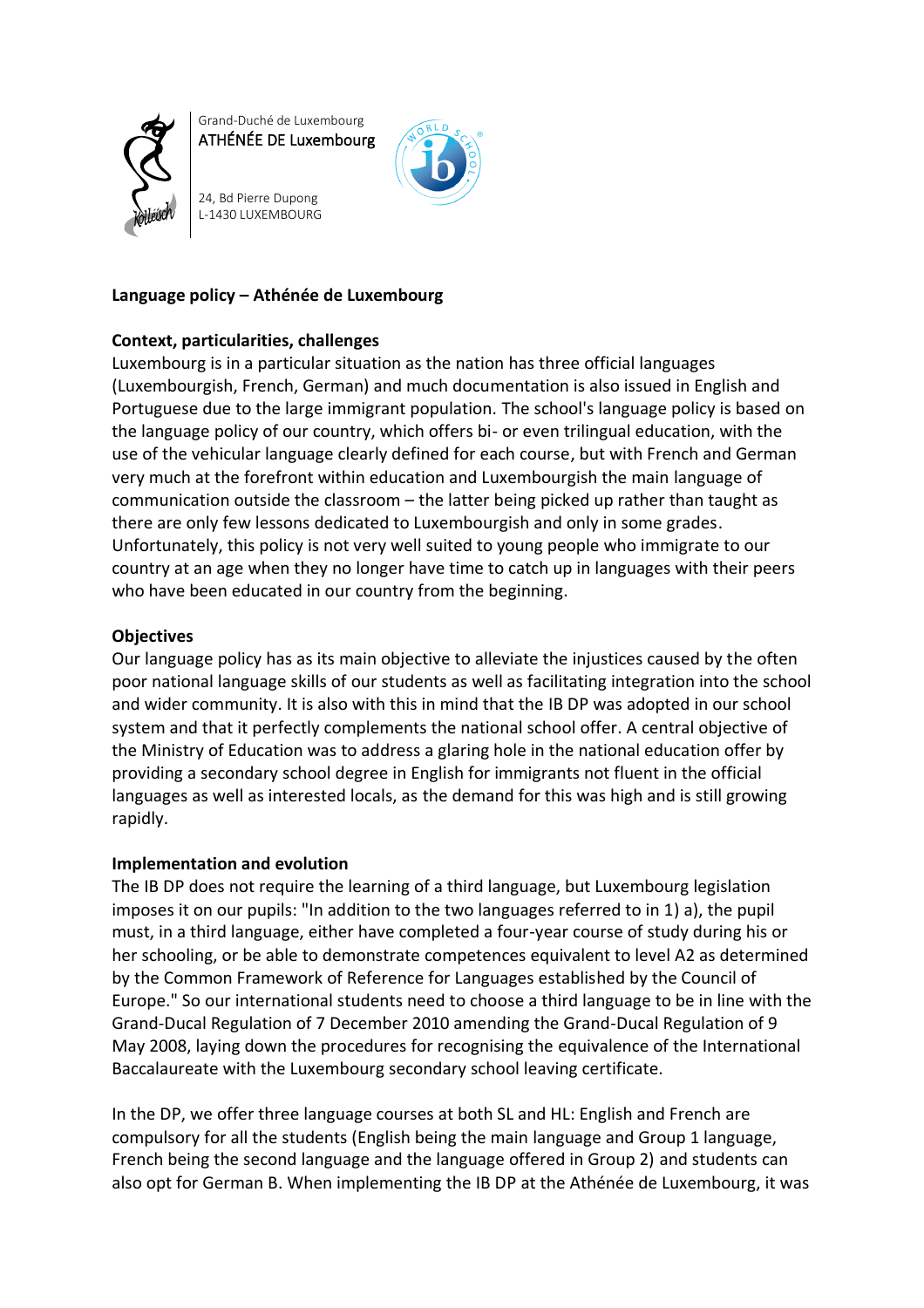obvious to choose English as the lingua franca and the first language, as it is the language that the foreign students of our target group master best upon arrival in Luxembourg. As French is one of our three administrative languages, every student who wants to join a class preparing for the IB DP must take an admission test in French, regardless of his or her general average. For students coming from the national system, B level French, even at HL, is not that difficult, but since it is mandatory for our students in order to receive an equivalence with the Luxembourgish leaving certificate, we comply to the requirements. However, for many of our students coming from abroad, mastering French after only a couple of years of teaching is not always easy, but the immersion in a francophone country helps them to catch up and obtain a fair level at the end of their IB DP.

For English A, we offer both HL and SL classes due to the fact that although our students are not all native English speakers, they are students for whom English is their main language of education and in general communication with peers. Therefore, we also opted for the more advanced literature rather than the language and literature course to deliver the IB policy of mother-tongue entitlement.

The situation with German is a bit more complicated. Since we have to offer three languages, it is clear that we are obliged to integrate German into group 6, once more, in order to be in line with the requirements of the Ministry of Education. German B is mostly taken by students joining from the national system and wishing to pursue their university studies in a German-speaking university. They are usually required to take a Goethe test in addition to the DP diploma. Students who joined the international programme earlier might not take German B if they have already fulfilled the four-year requirement/A2 level before the DP.

As far as the valorisation of the mother tongue of our students is concerned, the question is more delicate. On the one hand, this would be impossible for students from over 20 different countries, except perhaps as a self-taught subject, but since we cannot assure to find tutors in all the languages that students might master as their mother tongue, we decided not to pursue this option. Until now, we have never had any problems, as our students have always been well prepared to follow our English A course in the IB DP. Another important fact that needs to be pointed out is the particularity of the national language situation. Due to the fact that Luxembourg has three official languages, we believe it wise to focus on the official languages and on English.

For students joining our international programme in the preliminary years (grades 7 to 9), upon demand from the Ministry, we have included Luxembourgish language classes in the curriculum.

## **Dissemination**

Our language policy is communicated in our leaflets and on our website. Since the language policy of the international classes differs from the national policy in terms of the weighting of the different languages and is mainly aimed at students who have recently arrived in the country, it is important to communicate it in all strategic places accessible to foreigners and in the school environment.

## **Support**